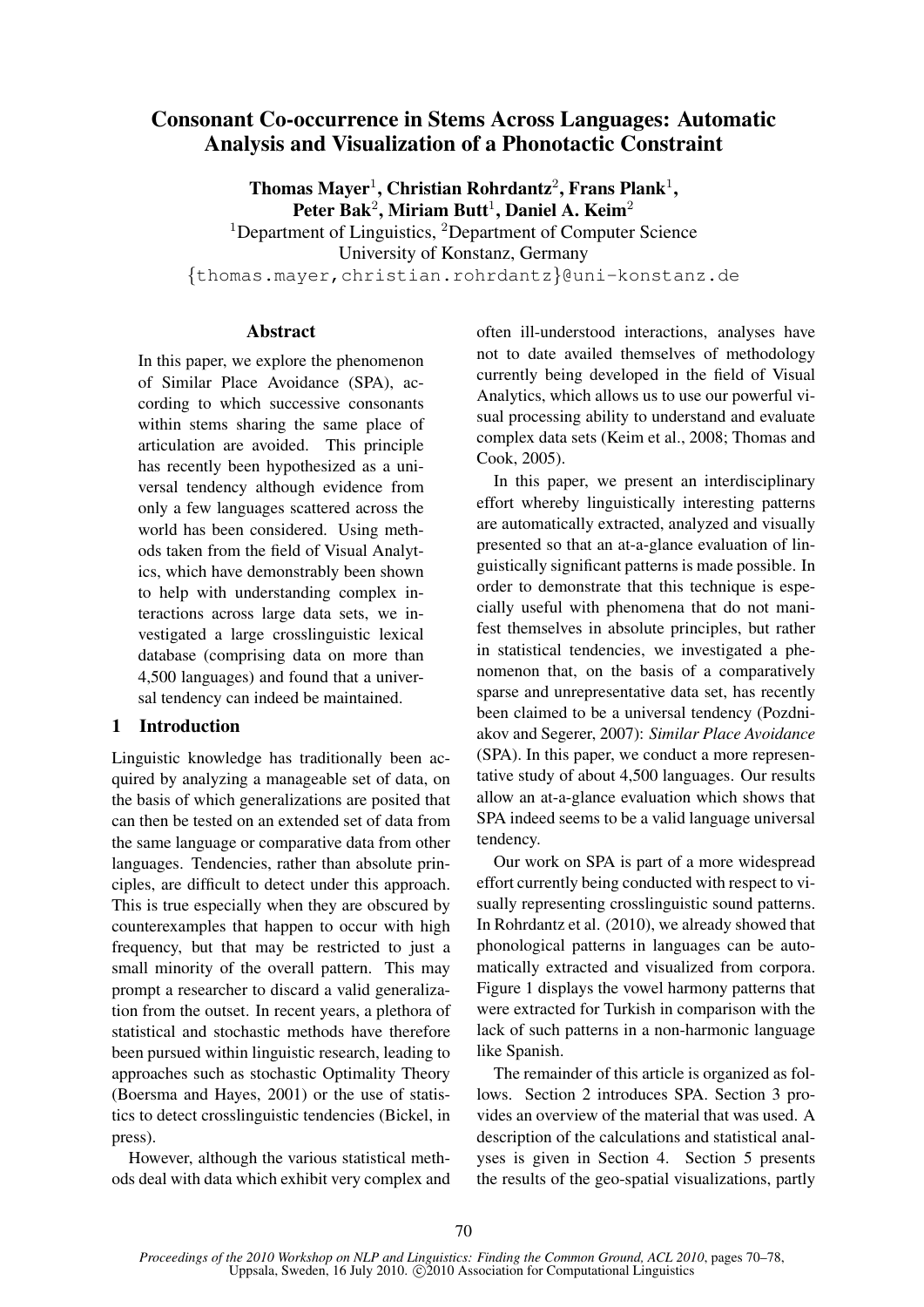

Figure 1: Turkish vowel harmony patterns (left). The matrix visualizaton was generated on the basis of the Turkish Bible text and shows the palatal (front/back) and labial (rounding) harmony blocks. Rows and columns are automatically sorted according to the similarity of vowels. For non-harmonic languages, such as Spanish (right), no such patterns can be detected.

with respect to a WALS map (Haspelmath et al., 2005). In the final section, we consider some implications of our findings and raise some questions for future research.

## 2 Similar Place Avoidance (SPA)

It has long been noted in studies on Semitic languages, especially Arabic, that there are constraints on the structure of triliteral consonant straints on the structure of trifferent consolidations ( $\sqrt{CCC}$ ) with respect to the phonological features of the individual consonants (Greenberg, 1950). The basic observation is that consonants with a similar place of articulation are avoided in non-derived forms. A similar observation has also been made with respect to the Proto-Indo-European (PIE) roots. Among other things, Iverson and Salmons (1992) note that Stop-V-Stop roots were very rare in PIE, representing only 3.5% of a lexicon of more than 2,000 items. Plank (1981:221f) observes that Modern German tends to avoid verbal stems with identical consonants in initial and final positions (allowing for differences in voicing), and that those verbs with identical initial and final consonants which do exist are all morphologically regular. This indicates that they are not basic verbs, but represent a technique of word formation, perhaps derivative of reduplication as especially common in child or childdirected language.<sup>1</sup>

Looking at suprasegmental features, Leben (1973) argued that a similar restriction holds for the co-occurrence of tones in underlying representations. In the framework of Autosegmental Phonology this has become known as the *Obligatory Contour Principle* (OCP), which precludes sequences of identical tones from underlying representations. This principle has since been understood more generally as a prohibition on similar items and has thus also been used in relation with the SPA bias in Semitic radicals.

More recently, the application of SPA with respect to stem-internal consonants has been claimed for other non-Semitic languages as well. Pozdniakov and Segerer (2007) found impressive support for it in their sample of Atlantic and Bantu languages of Niger-Congo and further tested its crosslinguistic validity for some more languages or language groups (Mande, Kwa, Ubangi, Sara-Bongo-Bagirmi, Chadic, Malagasy, Indo-European, Nostratic, Mongolian, Basque, Quechua, Kamilaroi, Port Moresby Pidgin English) with similar results. Table 1 shows their findings across all 31 languages in their sample. It can be seen that the highest negative numbers are in the main diagonal of the matrix, which is exactly what SPA would predict.

|   | Þ     | T            | C    | $\mathbf{K}$ |
|---|-------|--------------|------|--------------|
| P | $-15$ | $+11$        | $+5$ |              |
| T | $+12$ | $^{\rm -10}$ | -5   | $+13$        |
| C | $+8$  | -5           | -6   | $+8$         |
| K | –3    | $+8$         | $+5$ | $-15\,$      |

Table 1: Results in Pozdniakov and Segerer (2007). The numbers indicate the overall sum of cells with negative vs. positive values with regard to successions of places of articulation (see Section 3 for a description of the labels *P, T, C* and *K*) for all languages in their sample. Positive and negative values have been assigned if the observed absolute value was at least 15% above (respectively below) the expected value. Compare their results with the left matrix in Figure 3.

#### 3 Database and methodology

The data that underlies all the subsequent work presented in this paper have been taken from the Automated Similarity Judgment Program (ASJP; Wichmann et al., 2010), which aims at achiev-

 $1$ Note that the early speech of children is characterized by the opposite effect of SPA: both consonants and vowels tend to share the same place of articulation (Fikkert and Levelt, 2010), with greater and greater differentiation being achieved in the course of language acquisition. The reasons for this remain to be investigated.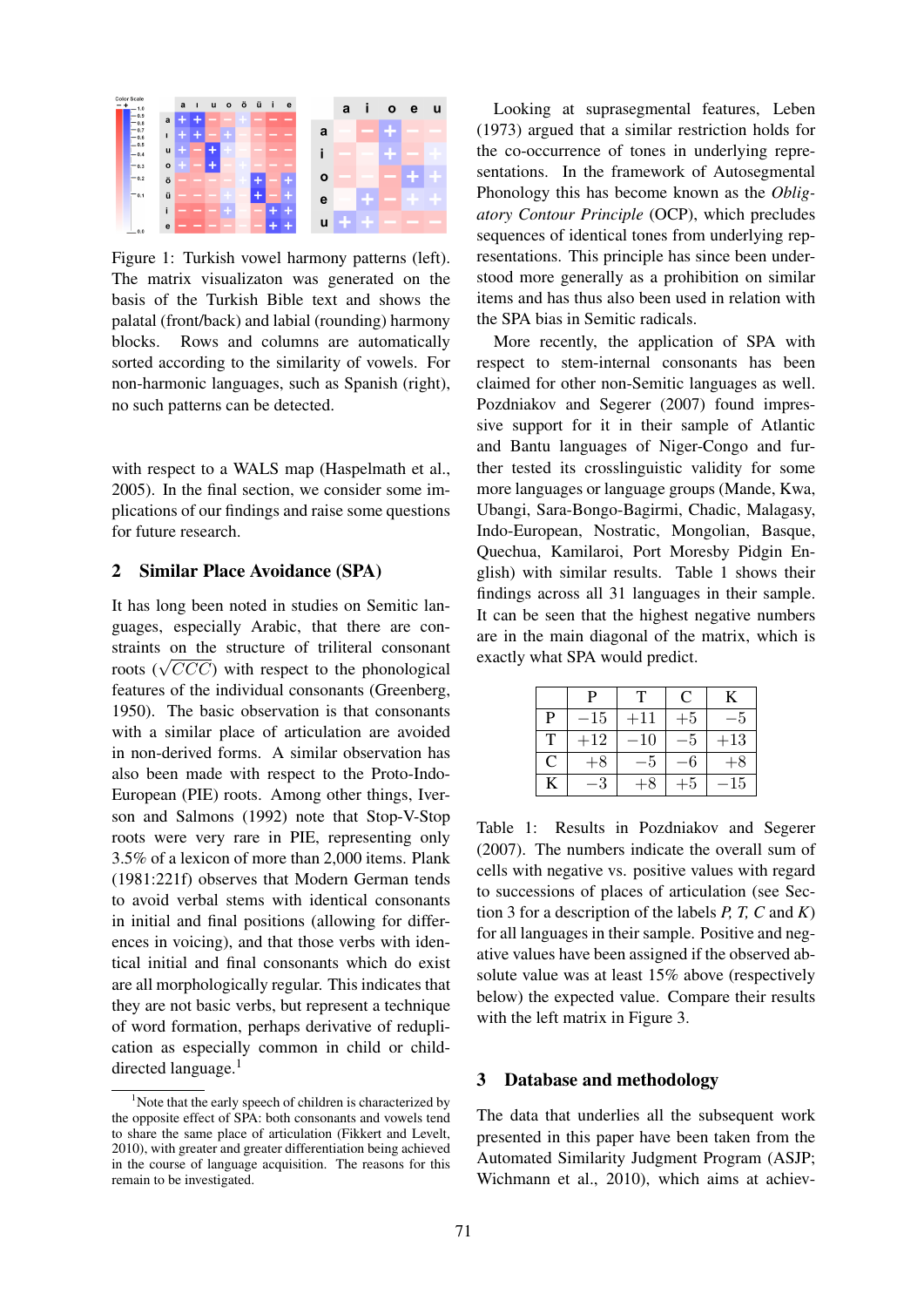ing a computerized lexicostatistical analysis of the world's languages. To this end, Wichmann and his collaborators have collected Swadesh list items for over 4,500 languages. The so-called Swadesh list was developed by Morris Swadesh in the 1940– 50s with the aim of having a basic set of vocabulary items which are culturally neutral and which one would expect to be stable over time. The original idea of a Swadesh list was to be able to compare and test languages with respect to genealogical relations.

The Swadesh items in the Wichmann et al. database are transcribed in the ASJP orthography, which uses standard ASCII characters to encode the sounds of the world's languages, but does merge some of the distinctions made by the IPA. Furthermore, stress, tone and vowel length are not recorded in the database. However, for the purpose of our investigation the transcription is suitable because place of articulation is sufficiently distinguished.

We decided to experiment with two different approaches for dividing up the place of articulation features. One approach (PTCK) is based on the arrangement in Pozdniakov and Segerer (2007) and distinguishes four places of articulation for labial (*P*), dental (and alveolar) (*T*), (alveo-)palatal (*C*) and velar  $(K)$  consonants. A second grouping (LCD) only distinguishes three places of articulation: labial  $(L)$ , coronal  $(C)$  and dorsal  $(D)$ .<sup>2</sup> According to this classification the consonants of all the items in the database can be assigned to one of these symbols, as shown in Table 2.

|  | <b>PTCK</b> | <b>ASJP</b>       | <b>IPA</b>                                                      |
|--|-------------|-------------------|-----------------------------------------------------------------|
|  | P           | p, b, m, f, v, w  | $p, \phi, b, \beta, m,$<br>f, v, w                              |
|  |             |                   |                                                                 |
|  |             | 8, 4, t, d, s, z, | $\theta$ , $\eth$ , $\eta$ , $t$ , $d$ , $s$ ,                  |
|  | Т           | c, n, S, Z        | z, ts, dz, n, f,                                                |
|  |             |                   | 3                                                               |
|  |             | C, j, T, l, L, r, | $\oint$ , c, j, l, $\Lambda$ ,                                  |
|  |             | V                 | $\int$ , $\Lambda$ , $\mathbf{r}$ , $\mathbf{r}$ , $\mathbf{j}$ |
|  | K           | 5, k, g, x, N,    | $p, k, g, x, y, \eta$                                           |
|  |             | q, G, X, 7, h     | q, $\gamma$ , $\chi$ , $\kappa$ , $\hbar$ ,                     |
|  |             |                   | $\mathbf{f}$ , $\mathbf{f}$ , $\mathbf{h}$ , $\mathbf{h}$ ,     |

Table 2: Assignment of consonants to symbols. All varieties of "click"-sounds have been ignored.

Experiments with using the four-way distinction vs. the three-way distinction showed that *T* and *C* in the four-way grouping behave very similarly with respect to the transitions to other places of articulation (see Section 4.2). We therefore decided to use the three-way distinction for the bulk of our calculations and visualizations and only sporadically resort to the four-way grouping when a more fine-grained distinction is needed.

Furthermore, we decided to only include those cases where the first and second consonants are preceded (or followed, respectively) by another vowel or a word boundary and are therefore not part of a consonant cluster. We mainly did this in order to minimize the noise caused by consonants of inflectional markers that tend to assimilate in such clusters.

In the literature on root morphemes in Semitic, it has been noted that the consonants within triliteral radicals behave differently with respect to OCP. Greenberg (1950:162) remarks that while the first and second consonants are usually not identical, the same does not hold for the second and third consonants, which frequently constitute the well-known geminate subtype of Semitic verbs. However, for our work we understand OCP as it was later formulated within the framework of autosegmental phonology (Leben, 1973; Mc-Carthy, 1986; Goldsmith, 1976) in that adjacent identical elements (here in the sense of identical with respect to place of articulation) are prohibited, under the assumption that consonants are adjacent to each other (on the C tier) even when they are separated by vowels in the linear sequence of phonemes within the word.

For the purposes of our experiment, we considered the relevant context for adjacency to be one where consonants are separated by exactly one vowel.<sup>3</sup> Note that since the basis for our calculations were not stems in the language but the citation forms that are used in the Swadesh lists, we also get noise from inflectional markers that are attached to these forms and might have the same place of articulation irrespective of the stem to which they attach.<sup>4</sup>

Finally, there are several shortcomings of the

 ${}^{2}$ Radical and laryngeal, which are commonly employed in the phonological literature as yet another place distinction, are subsumed under dorsal.

<sup>&</sup>lt;sup>3</sup>Since vowel length is not marked in the ASJP database, long vowels are also included.

<sup>&</sup>lt;sup>4</sup>Assimilation processes are far more frequent than dissimilation processes in this context so that it is more likely that the same place of articulation features are to be expected when an inflectional marker is present.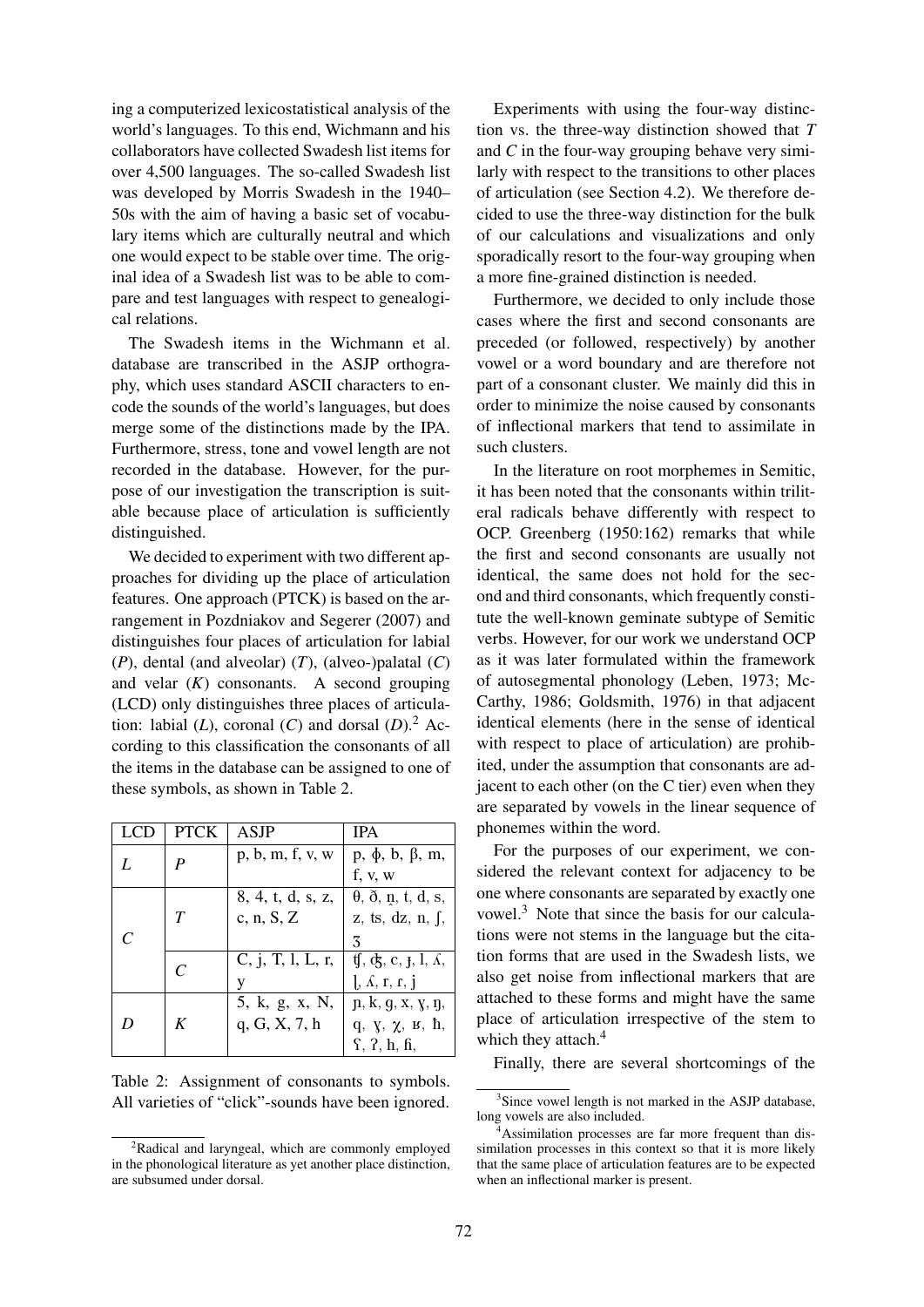material in the database with respect to our investigation which must be kept in mind. OCP/SPA has been claimed to apply with respect to underlying or non-derived representations. Previous work has been done on the basis of stem (or root) lists. Depending on the language, Swadesh list items are not always stems, but whole words in their citation forms. For instance, while both English and German use the infinitive as the citation form for verbal stems, in English the infinitive is identical to the stem whereas in German it is marked with the suffix *-en*. In other languages, verbs can also be cited by inflected forms other than the infinitive (e.g., the 3rd person singular perfective in Arabic, or the first person singular indicative present in Latin). The same holds for nouns or other word classes that are included in the Swadesh list. Another problematic aspect is the fact that it also contains items (such as personal pronouns) that are not lexical in the strict sense of the meaning and are realized as bound forms in many languages.

Apart from that, the number of items for each language in the ASJP database varied greatly from only a few to one hundred. Moreover, the number of CVC sequences within the items differed greatly from one language to another, depending on the phonotactic properties of the languages. Previous statistical studies have relied on a much larger number of stems and consonant sequences. Pozdniakov and Segerer's (2007) statistics, for example, were calculated on the basis of 495 to 17,944 CVC successions for the languages in their sample.<sup>5</sup> In contrast, our statistics are based on much fewer CVC successions, ranging from 21 to 246 per language. Nevertheless, our results actually correspond to the main findings of their study so that we think that the data are good enough for our purposes.

#### 4 Automated statistical analysis

#### 4.1 Methodology

In a first step, for each language in the sample an elementary statistical processing is performed. Thereby, all successions of places of articulation occurring in the Swadesh list items are identified and counted. To do so, we define a succession of places of articulation as a binary sequence of consonants (C-C). These consonants have to appear within a word and have to be separated by exactly one vowel (V). Before and after the succession either word boundaries  $(\#)$  or vowels have to appear. Hence, the following regular expression is used to extract C-C successions (marked in bold):  $[\#]V$  CVC  $[\#]V$ . Next, each consonant is assigned to one of the three major articulation place categories *labial*, *coronal* and *dorsal*. The succession counts are summarized in a quadratic matrix where the rows represent the preceding place of articulation and the columns the following place of articulation. Each matrix cell contains the number of times the respective place of articulation succession could be observed in the corpus. Subsequently, for each of the 9 possible successions a contingency table was created (Table 3).

|                                 | $\neg P_2$                                                                                |
|---------------------------------|-------------------------------------------------------------------------------------------|
| $P_1 \,\mid\, A:n(P_1 \to P_2)$ | B: $n(P_1 \rightarrow \neg P_2)$                                                          |
|                                 | $\neg P_1 \mid C : n(\neg P_1 \rightarrow P_2) \mid D : n(\neg P_1 \rightarrow \neg P_2)$ |

Table 3: Contingency table for the articulation place (P) succession from  $P_1$  to  $P_2$ .

The succession counts were used to calculate  $\phi$ coefficients, where  $A, B, C$  and  $D$  correspond to the four cells in Table 3.

$$
\phi = \sqrt{\frac{\chi^2}{(A+B+C+D)}}\tag{1}
$$

The  $\phi$  coefficient is a measure for the degree of association between two variables which can be derived from the fourfold  $\chi^2$  statistical significance test (see Rummel, 1970:298f for details). Sample  $\phi$  values for the place of articulation successions of Egyptian Arabic can be seen in Table 4. A visual representation of the same matrix is provided in Figure 2. Note the at-a-glance analysis made possible by Figure 2 vs. Table 4.

|         | labial   | coronal  | dorsal   |
|---------|----------|----------|----------|
| labial  | $-0.360$ | $+0.187$ | $+0.183$ |
| coronal | $+0.259$ | $-0.243$ | $-0.068$ |
| dorsal  | $-0.010$ | $+0.097$ | $-0.121$ |

Table 4: Matrix of  $\phi$  values for Egyptian Arabic.

Figure 2 shows an example in which all diagonal values (self-successions of places of articulation) have negative associations. This tendency

 $5$ Note that they also included cases where the first and second consonant are part of a consonant cluster, which we ignored for our calculations. Furthermore, those languages where the number of consonant successions in the data was 20 or below were not included in our visualizations, thereby reducing the number of languages from about 4,500 to 3,200.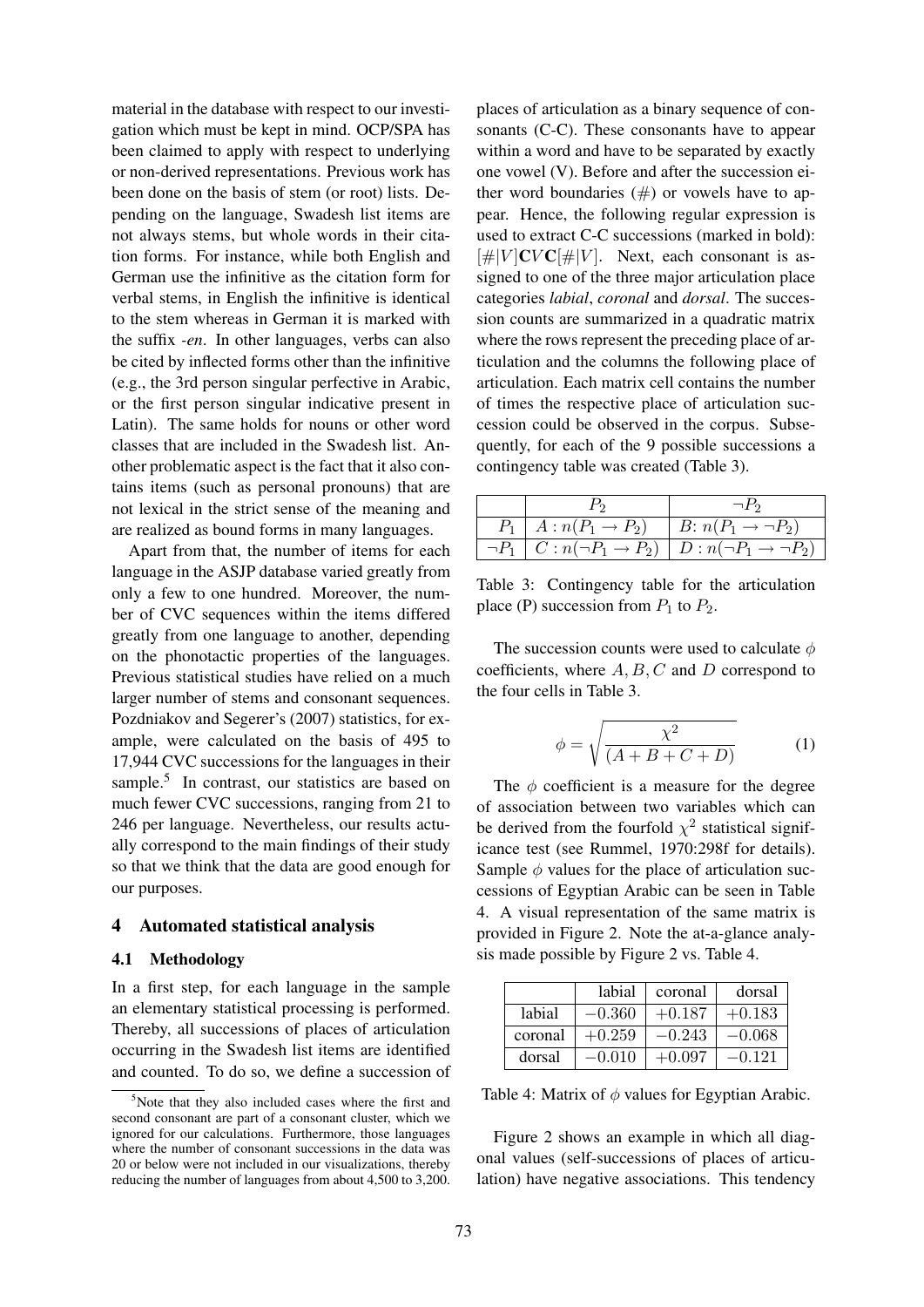

Figure 2: Visualization of the  $\phi$  matrix from Table 4 (Egyptian Arabic), *L* stands for labial, *C* for coronal and *D* for dorsal. It can be seen that all diagonal values (successions of the same place of articulation) have negative associations (red color).

to alternate places of articulation can be observed in most languages and in the overall matrix visualizations including all data from all languages in the database (Figure 4).

# 4.2 General relations among places of articulation

As already mentioned, we tested whether it is useful to distinguish the two different subcategories dental (and alveolar) (*T*), and (alveo-)palatal (*C*). Figure 3 shows the resulting association values  $\phi$ of place successions.

It can clearly be seen that *T* and *C* behave very similarly. A further interesting observation is that places of articulation tend to alternate (negative diagonal values for self-successions). As revealed in the succession graph of Figure 3, the places of articulation do not remain the same, but change to the closest alternative(s). In the case of  $P$  and  $K$ the closest distinct places of articulation (*T* and *C*) are preferred. In the case of *T* and *C*, however, this is somewhat different. Apparently, direct alternations between both are less probable. One plausible explanation could be that they are not distinct enough and thus either *K* or *P* are preferred as a following place of articulation, both having roughly the same distance. These observations led us to merge the places *T* and *C* in our further analyses and distinguish labial, coronal and dorsal consonants only, as in Figure 4.

Note that the cross pattern on the left in Figure 4, which now emerges very clearly, reinforces the hypothesis that the closest distinct place of articulation is preferred as successor.



Figure 4: The  $\phi$  matrix considering only the three main categories for all the data across languages. In the left figure, the categories are sorted according to their position in the oral cavity. In the right figure, the categories are sorted automatically, which shows that *D* and *L* are more similar to each other than *D* and *C*.

#### 4.3 Distribution across languages

Next, we examined the distribution of  $\phi$  values for self-successions of places of articulation in about 3,200 languages. Self-successions correspond to the diagonal values of the  $\phi$  matrices from the upper left to the lower right. As can be seen in the histogram in Figure 6, the peak of the distribution is clearly located in the area of negative association values. In the box-plots of Figure 5, which show the distributions for all three places of articulation separately, it is clearly visible that for each of the three places of articulation at least 75% of the languages included show negative associations. Furthermore, it can be seen that most outliers disappear when taking only the languages for which most data is available and thus statistics are more reliable. The same can be seen in the scatter plot in Figure 6, where the average  $\phi$  value is always negative if the number of successions exceeds a certain threshold. For all three categories, the figures demonstrate that the same place of articulation is generally less frequently maintained than expected if there were no interdependencies between consonant co-occurrences.

#### 5 Visualization of geo-spatial patterns

The most common approach to visually represent crosslinguistic information on areal (or genealogical) patterns is to put each language as a single pixel or a small icon to its location on a map. For instance, the WALS database (Haspelmath et al., 2005) includes 141 maps on diverse structural (phonological, grammatical, lexical) properties of languages. We transformed the results of our SPA statistics for each language in the ASJP database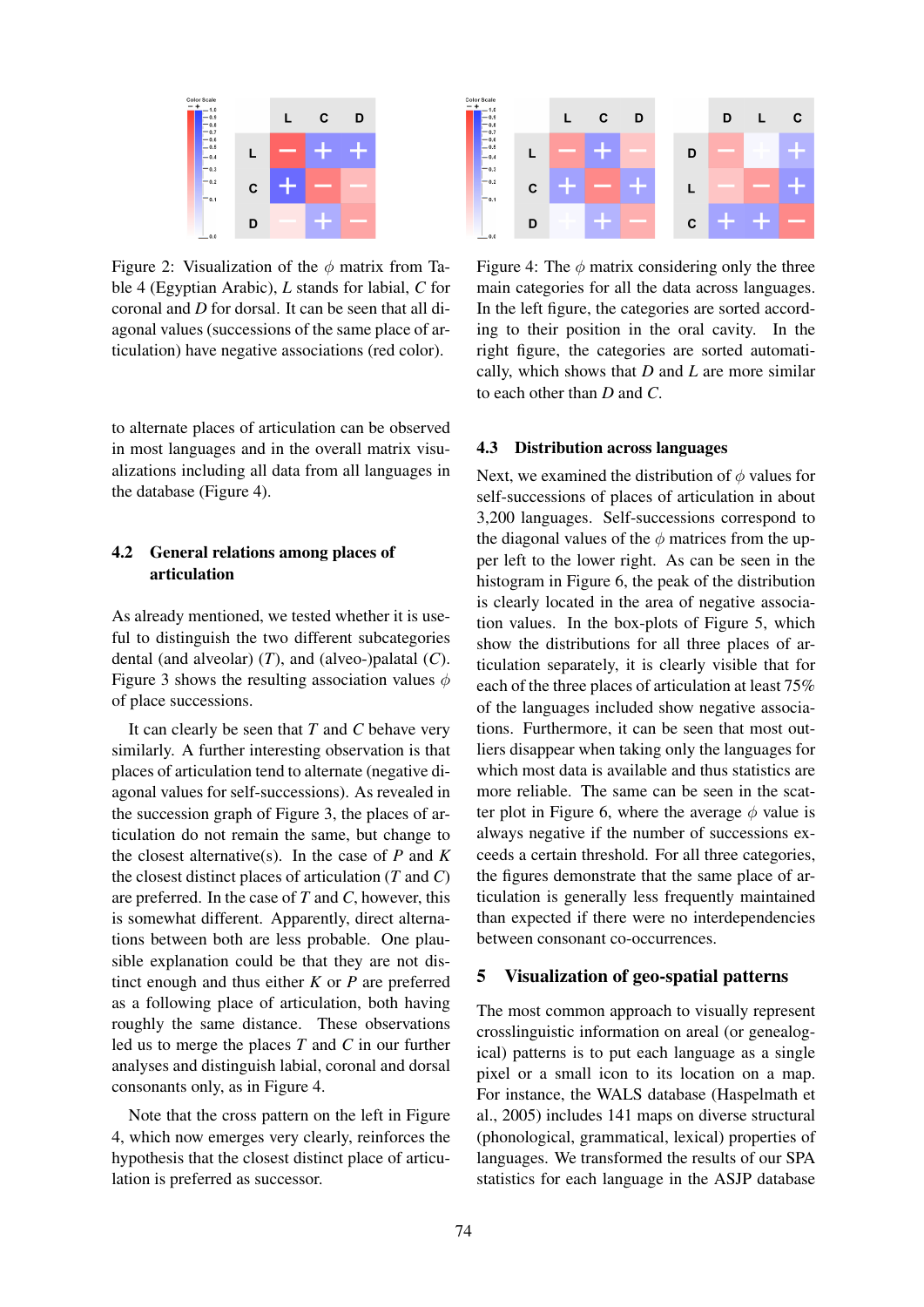

Figure 3: Successions of *P*, *T*, *C* and *K* in all languages. The "+" and "−" signs indicate the polarity of a succession (going from row to column category). The color saturation of the background indicates the strength of association. In the left figure, places of articulation are sorted according to their position in the oral cavity, in the middle figure an automatic similarity sorting of matrix rows and columns was applied. The right part of the figure shows an alternative view only on those successions that have a positive association.



Figure 5: Boxplots showing the distribution of association strength values  $(\phi)$  for self-successions of places of articulation. For the left boxplots about 3,200 languages were considered for which the Swadesh lists contained more than 20 successions. For the right boxplots only the top 99 languages were considered for which the Swadesh lists contained at least 100 successions, thereby removing most outliers and reducing the variance.

that is also included in the WALS database into a WALS map (Figure 7). The matrix visualization has been simplified in that the color of the icon represents the number of cells in the diagonal of the matrix whose value was below zero, i.e., the higher the number (0-3) the better the language conforms to SPA.

Some of the drawbacks of these maps include a high degree of overlap of data points in densely populated areas and the lack of correlation between information content and area size. In Figure

7, the fact that those languages with fewer negative diagonal cells are plotted on top of those with a higher number slightly distorts the overall picture that most languages adhere to the principle. $6$  Besides that, the overall pattern in the densely populated areas is hardly visible, while sparsely populated areas waste space and hide the informational

 ${}^{6}$ Likewise, the visualization would suggest to much adherence to the principle if those languages with more negative diagonal cells were plotted on top of those with fewer negative cells.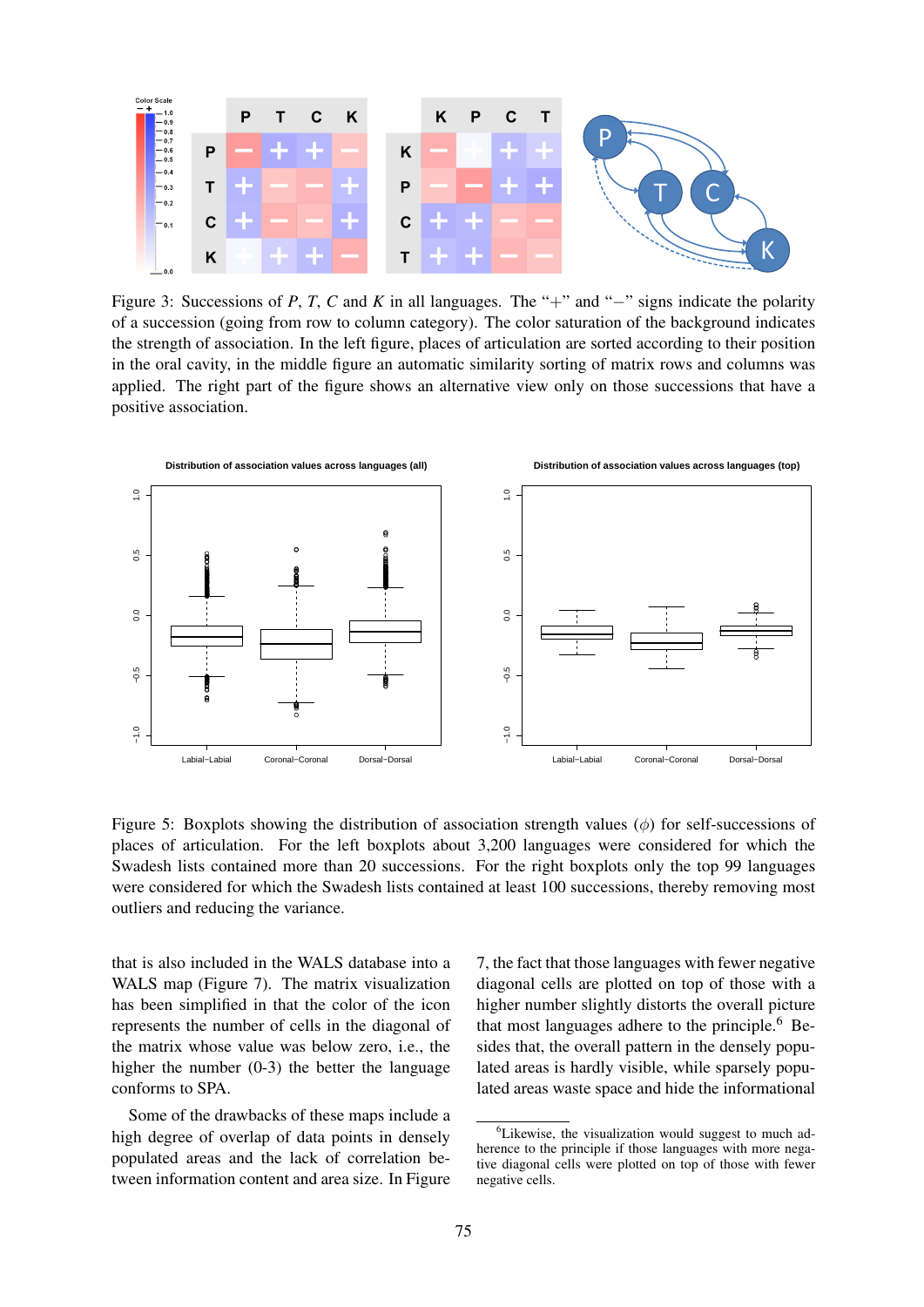

Figure 6: The scatter plot on the left displays the average  $\phi$  values for self-successions of all places of articulation depending on the number of consonant successions (CVC) for each language in the sample. The histogram on the right shows the distribution of association strength values  $(\phi)$  for self-successions of places of articulation in more than 3200 languages.

details. Finally, small clusters are difficult to find — they are not noticeable, and are sometimes even obscured by large clusters.

In order to avoid overlapping pixels we used a circular arrangement around the original location in the current analysis, taking the given ordering of elements into account (Bak et al., 2009a). The ordering usually corresponds to the coloring attribute starting with colors that occur least frequently. With this arrangement a natural looking visualization without artifacts is generated.

A way to obtain more space for regions with a high point density are Cartograms, which distort regions such that their size corresponds to a statistical attribute (Bak et al., 2009b; Tobler, 2004), in this case the number of languages in the database. The advantage is that more space is reserved to plot all important information on the map. In Figure 8, we show the density equalized distortion by cartograms and the overlap-free representation of the data points using pixel placement. Neighborhood relations and region shapes are at the same time maintained as accurately as possible in order to guarantee recognizability despite of distortion. The visualization reveals several clusters of nonconforming languages (marked with boxes). It remains for future work to investigate whether these clusters are an artifact of the database that we used

or if they manifest an areal feature. Figure 8, in contrast to Figure 7, shows the 3,200 languages we investigated more closely and not just the ones included in WALS.

The representation thereby enables investigating spatial patterns free of hidden data and distributional biases.

## 6 Conclusions and future work

Our crosslinguistic investigation of SPA has confirmed the hypothesis that the phenomenon of Similar Place Avoidance is not a particular trait of Semitic languages, for which it was previously described, but is a linguistic universal tendency which can be observed in languages which are both genealogically and geographically unrelated. This can clearly be seen in the visualizations that display the conformity of each language in the database with respect to SPA. The overall picture for all languages not only shows that successive consonants with the same place of articulation tend to be avoided, but also that there is a tendency to avoid places of articulation that are too far away from the preceding place (cf. Figures 3 and 4).

We combine methods from statistics, NLP and Visual Analytics to provide a novel way of automatically assessing and visualizing linguistic features across a wide range of languages, thus al-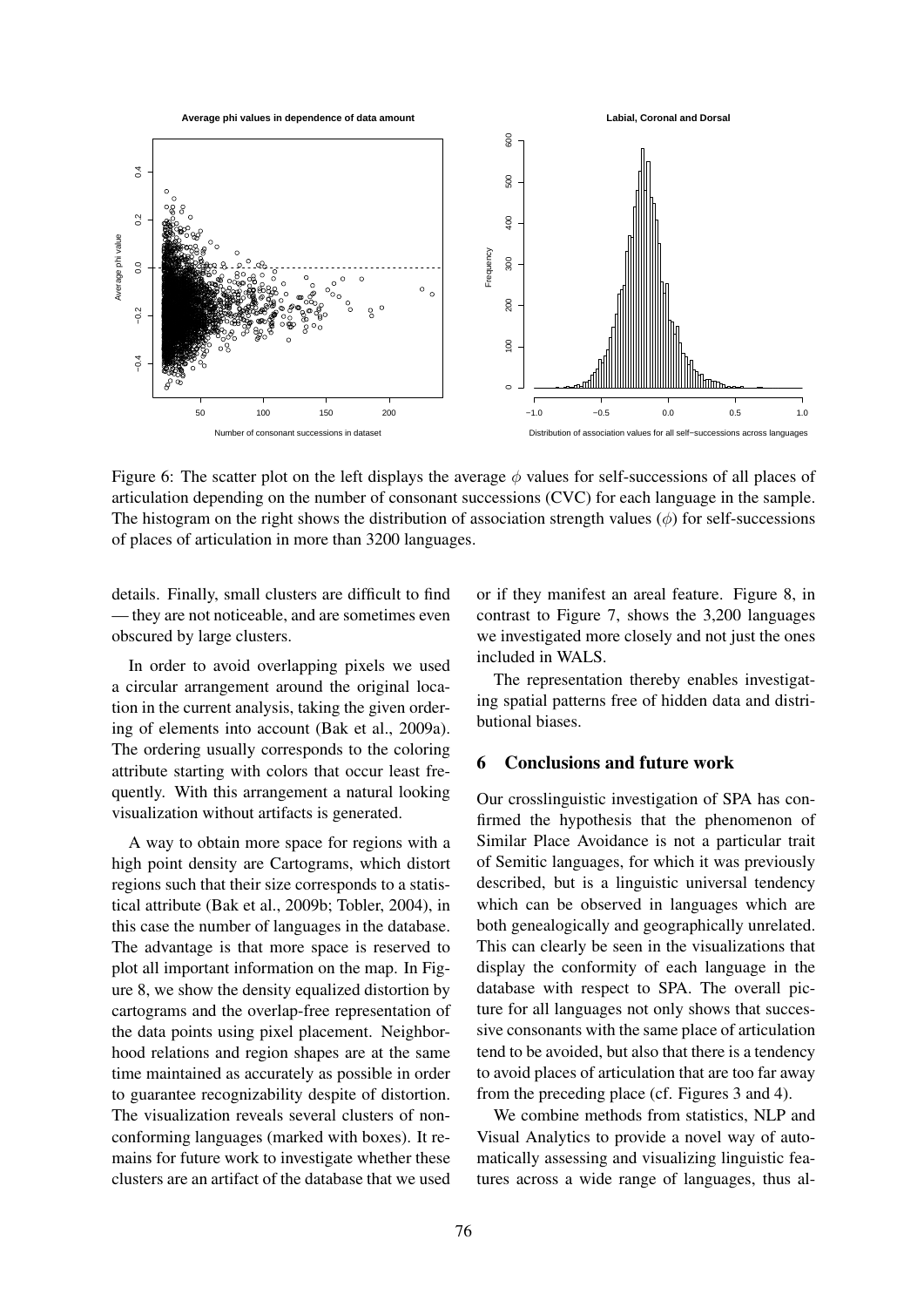

Figure 7: WALS map of the languages and their behavior with respect to SPA. The color indicates the number of self-succession  $\phi$  values which are negative, i.e., which adhere to the SPA principle. Color mapping is from blue (conforming to SPA) to red. The numbers in square brackets indicate the number of languages in this group.



Figure 8: Density equalized distribution of the languages with respect to SPA. The area of the geographic regions corresponds to the number of languages in that location – represented by dots. Overlap is avoided using pixel-placement. The color mapping corresponds to the one used in the WALS map (Figure 7). Locations of nonconforming languages are highlighted with red boxes. Note that the number of languages in this map is about twice the number in the WALS map (7).